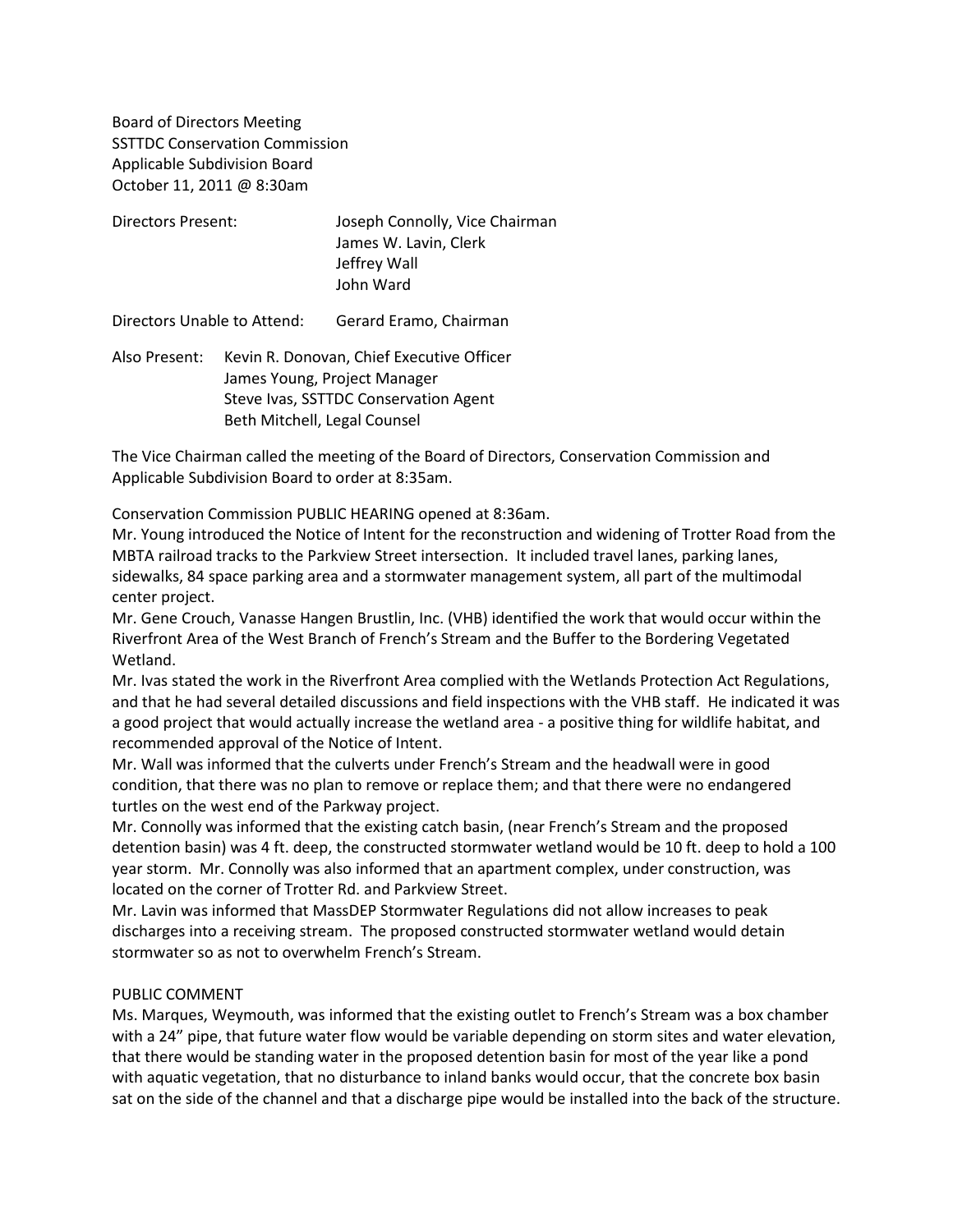# **VOTED: Motion of Jeff Wall, seconded by James Lavin, to close the public hearing Unanimous 4-0 vote**

The Public Hearing closed at 8:55am

Board Measure 11-055 – Notice of Intent E/W Parkway Phase II – Trotter Rd.

**VOTED: Motion of Jeff Wall, seconded by James Lavin to approve the Notice of Intent dated September 19, 2011 submitted by VHB on behalf of the Corporation associated with the reconstruction of Trotter Road as part of the East-West Parkway Project. All conditions of the approval shall be as noted in the Order of Conditions prepared by the Corporation's conservation agent**

**Unanimous 4-0 vote**

## Applicable Subdivision Board

Parcel 91-597-17

Mr. Young reviewed the ANR Plan of Land for the creation of Lot #1 (a part of existing tax parcel 91-597- 17) which is a precursor to a possible property transfer from LNR to Bay Cove Human Services. Mr. Wall was informed that Bay Cove would be under SSTTDC jurisdiction for any building renovations. Mr. Young noted that he was not aware of any expansion plans by Bay Cove, but they did express an interest in repairing HVAC systems.

### Board Measure 11-057 ANR – Bay Cove parcel

**VOTED: Motion of Jeff Wall, seconded by James Lavin that approval under the Subdivision Control Law is not required for the subdivision of the Bay Cove parcel as shown on the ANR Plan of Land dated September 22, 2011, as the ANR Plan meets the criteria set forth in Section 1.4 (G) of the Subdivision Regulations, including, without limitation, that the proposed lot fronts on a way in existence when the Subdivision Control Law became effective, having in the opinion of the Applicable Subdivision Board, sufficient width, suitable grades, and adequate construction to provide for the needs of vehicular traffic in relation to the proposed use of the land Unanimous 4-0 vote**

### Parcels R3C and R3D

Mr. Young reviewed the ANR Plan of Land submitted by Whitman Homes proposing a subdivision of Parcels R3C and R3D with no changes to the perimeter boundary of the parcels. The subdivision, located on Parkview Street between Privet Path and Stonehaven Drive, included 6 single family homes, 7 town homes and an alleyway (14 lots in all). Mr. Young noted the ANR plan was consistent with the Development Plan.

### Board Measure 11-056 ANR – Phase 1A Parcels R3C and R3D

**VOTED: Motion of James Lavin, seconded by Jeff Wall that approval under the Subdivision Control Law is not required for the subdivision of Parcels R3C and R3D as shown on the ANR plan of Land dated September 27, 2011**

**3-0-1 Vote John Ward Abstained**

**VOTED: Motion of John Ward, seconded by Jeff Wall to enter into Executive Session for the purpose of discussions on NAVY Purchase Agreement, LNR Pass-Through Agreement and a pending litigation agreement for judgment with Eventide Homes; to reconvene in Open Session Lavin, aye, Wall, aye, Ward, aye, Connolly aye** Open Session ended at 9:05am Executive Session ended at 9:50am